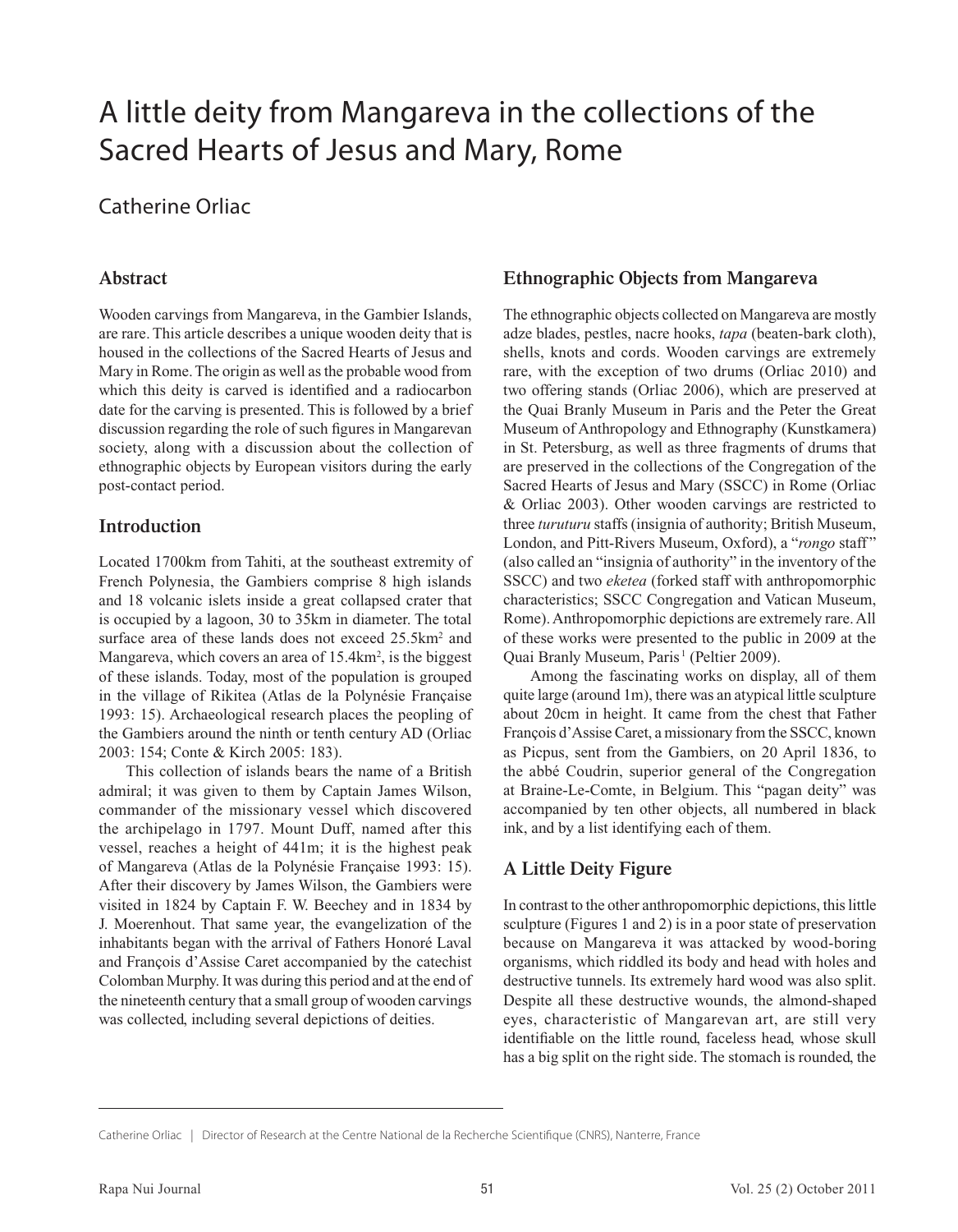

Figure 1. Statuette of the god Rongo (Inv. G 161), Gambier archipelago, island of Mangareva. 20cm x 4.8cm x 3.9cm. Congregation of the Sacred Hearts of Jesus and Mary, Rome (Photo courtesy of the Louise Leiris Gallery, Paris).

two arms, barely traced, are broken at the elbow level. The right leg and foot are intact but the left leg is broken below the knee. In the back there is a large split along the spine.

This object is carved from a red wood, and despite its poor state of preservation, some samples were taken to identify the tree selected by the sculptor and to obtain a radiocarbon date. Although the samples were small, the microscopic study revealed that it was probably wood of *Pemphis sp. cf. acidula* (Orliac 2002b) from the family of the Lythraceae, a small tree that can reach 5m in height. It is very common on atolls and on sandy and rocky shores (Papy 1955: 179, 201), and is called *mikimiki* on Mangareva. It is widespread in Micronesia and Eastern Polynesia, except for Hawai'i. Its very hard wood is used in Polynesia to make pieces of canoes, large hooks for shark fishing, harpoons and spears (Whistler 1980: 46). The choice of the wood of this tree is astonishing because it has never been identified in any carving of Mangarevan deities; all of the anthropomorphic sculptures in London's British Museum, Paris' Quai Branly Museum, the Museum of La Rochelle and the Musée Henri Martin in Cahors are carved from the wood of *Thespesia populnea* or *Calophyllum inophyllum*  (Orliac 1999, 2002c, 2004).



Figure 2. Photo from the collections of the Congregation around 1925. In the center (in front of the arrow), posed on a piece of a drum from the Gambiers, is sculpture G161. It seems tiny next to the other Mangarevan deity (on the right of the image) which today is preserved in the Vatican Museum (Photo courtesy of the Congregation of the Sacred Hearts (SSCC), Rome).

The wood sample was analyzed by Beta Analytic in Miami (Beta 265275), yielding a radiocarbon determination of  $290 \pm 40$  BP, which is calibrated at 2 standard deviations to AD 1480 to 1660.

The microscopic study of the state of the object's surface shows numerous carving marks on the legs, torso and buttocks. The traces of a yellow colored material are also visible. It is highly probable that this coloring material was obtained from the rhizome of *Curcuma longa* (Purseglove 1972: 523) (sometimes known as "Pacific saffron"), a zingiberaceae that was much prized by the Mangarevans, and previously called *ranga* or *rega*; this vernacular name designated not only the plant itself but also the culinary preparation after the cooking of the tuber (Buck 1938: 214). In Oceania, this fast-growing plant had magical properties that were often linked to the fertility of the soil (Purseglove 1972: 523); in particular it was used for painting the body during rites associated with the birth of children, marriage, death and agriculture (Orliac 2002a: 203; Pétard 1960: 84; Purseglove et al. 1981: 532).

The presence of a coating of *Curcuma* on the object coincides with the identity of this deity that was given by Father Desmedt, the archivist of the congregation; because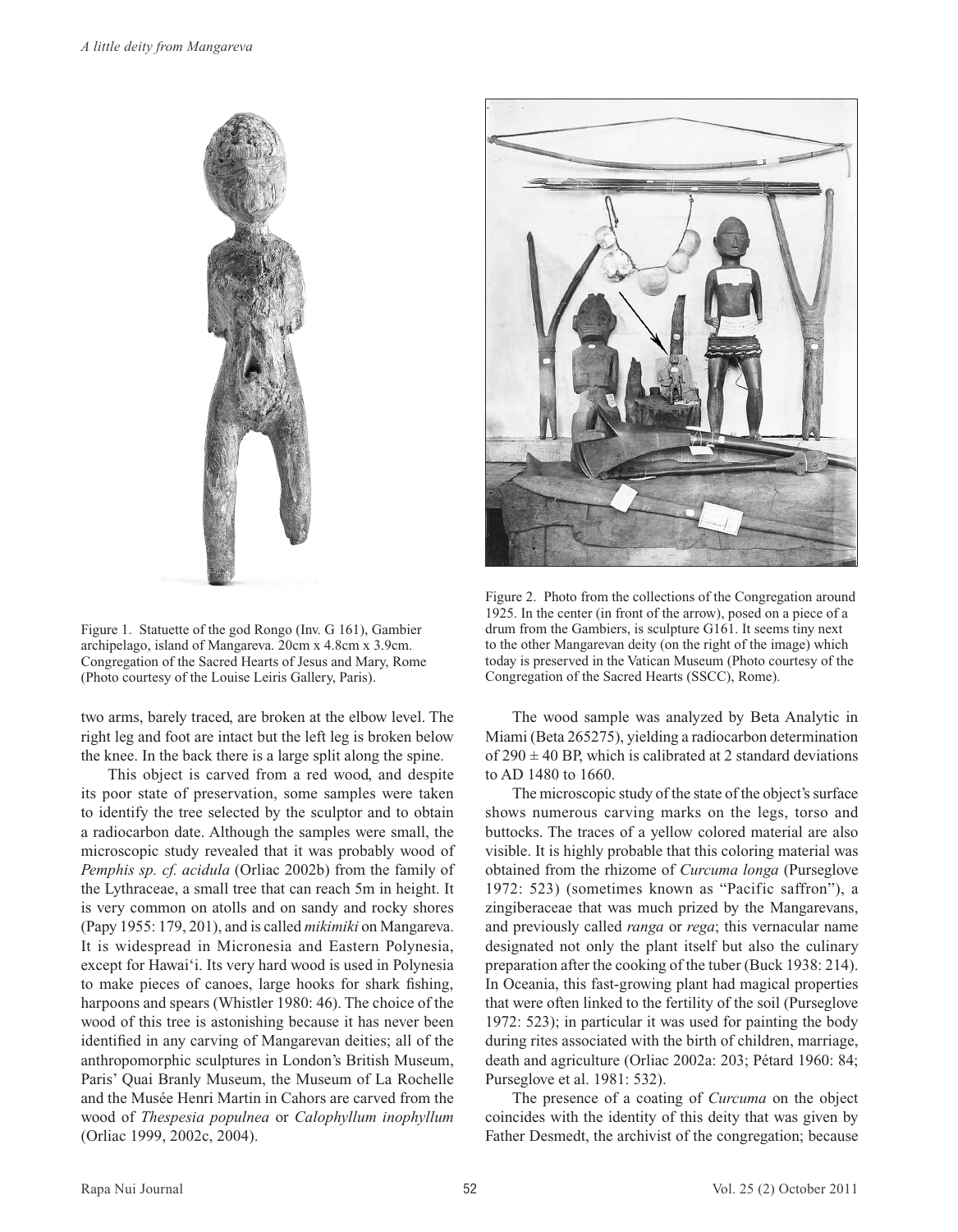this sculpture has on its left buttock the mark "n 8" and according to Father Desmedt, this number is that of one of the three depictions of the god Rongo on Father Caret's list (Buck 1939: 464). On this list, numbers 5, 6 and 8 "are three idols of Rogo<sup>2</sup> who is represented by the rainbow and who brings rain to nourish the breadfruit trees" (Buck 1938: 462-463).

This attribution is also that of Father Laval (1938: 305): "when the missionaries arrived ... the most venerated gods were….Rogo, the rain god in the form of the rainbow." This god, who favored the growth of saffron (*ranga*), had the power to make rain fall and ensure abundant harvests (Buck 1938: 422). He was symbolised by mist and the rainbow, which were also the attributes of the Polynesian gods of agriculture (Buck 1938: 422).

#### **The Role of Deities in Mangarevan Society**

Honoré Laval specifies that the number of deities and their offspring was incalculable and that the archipelago's cults were characterized by an enormously complicated polytheism (Laval 1938: 296). However, the Mangarevan pantheon could be divided into two categories: the superior gods (*etua-nui*) whose origin was so remote that they were called "gods with no beginning" and the secondary deities, who included the descendants of Tangaroa, the gods of unknown origin, deified ancestors and deified fetuses (*mota'u*). Each of these deities had their own priest or a family which venerated them (Laval 1938: 297).

The depictions of these deities were carved by the *taura-rau* (priests and experts in their art) who were "people skilled in working wood. They carved the statues of the gods, their offering tablets and raised their huts on the *marae*" (Laval 1938: 319).

Some deities of Mangareva were kept in the "temples of the idols which were bigger than the ordinary dwellings…The rafters remained bare and ended with a statue adhering to them which depicted some god or other dressed in the *maro*, and positioned so as to carry the beam on its head. Certain proportions were maintained in these statues" (Laval 1938: 243-244). Others were displayed in sanctuaries, because according to Moerenhout (1942: 98), on the *marae* there were altars "on top of which there were pieces of coral laid out arranged in a basket, in which there were fish and other foodstuffs; and at one of its ends there rose a wooden image three feet high." This statuette's state of conservation leads one to think that it was not kept in the "house of idols" but clearly in the open air, on show in a sanctuary.

#### **Conclusion**

The destruction of the "idols" of the Gambiers took place at Akamaru on 16 April 1835; the other islands followed next (Buck 1938: 462; Lesson 1844: 160-161). In March of the same year, Matua, the king's uncle and great *taura* (priest) had already delivered "the temple of the idols" to the missionaries

who cut off the four sculptures placed at the extremities of the roof's rafters; King Ma-putea preserved these sculptures, took them home and declared them *tapu* (Laval 1938: 247). Like King Ma-putea, Kopunui was the last Mangarevan chief who opposed the destruction of the depictions of deities (Buck 1938: 262). But, the conversion to the Catholic faith entailed the obligatory disappearance of the pagan gods. Paradoxically, those who contributed to the destruction of these works also made it possible to save a few of them, including this little figure, a unique specimen.

#### **Notes**

- 1. The Mangarevan deities other than the statuette in question here are preserved in the British Museum, the Vatican Museum, the Muséum d'histoire Naturelle in La Rochelle (France), the Metropolitan Museum of Art, the Musée Henri Martin in Cahors (France) and the Musée du Quai Branly. This exhibition moved to Musée de Tahiti et des Iles except the sculptures of the Metropolitan Museum and of the British Museum.
- 2. In early twentieth century accounts of Mangareva, the spelling of Rongo did not include an "n" before the "g".

# **Acknowledgements**

I would like to thank Fathers Guillermo Rosas, Jean-Louis Schuester and André Mark, archivists of the SSCC Congregation, who helped me in many ways during the study of this object. My thanks also go to my friend Paul Bahn for translating this article.

# **References**

- *Atlas de la Polynésie Française*. 1993. Paris: Editions de l'ORSTOM.
- Buck, P.H. (Te Rangi Hiroa). 1938. *Ethnology of Mangareva*. Bernice P. Bishop Museum Bulletin 157. Honolulu: Bernice P. Bishop Museum Press.
- Conte, E. & P.V. Kirch. 2005. Deux sites de l'archipel des Gambier: Onemea (Taravai) et Nenega-Iti (Agakauitai). In *Bilan de la recherche archéologique en Polynésie Française 2003-2004*. Dossier d'Archéologie Polynésienne 4: 173-84. Pape'ete.
- Laval, H. 1938. *Mangareva, histoire ancienne d'un peuple Polynésien*. Braine-le-Comte: Maison des Pères des Sacrés-Coeurs.
- Lesson, P.A. 1844. *Voyage aux Iles Mangareva*. Rochefort-sur-Mer.
- Moerenhout, J.A. 1942. *Voyage aux îles du grand océan*. Paris: **Maisonneuve**
- Orliac, C. 1999. Expertise micrographique de la sculpture du dieu rao de Mangareva, Musée National des Arts d'Afrique et d'Océanie (Musée du Quai Branly). Rapport multigraphié. CNRS-UMR 7041. Nanterre: Centre National de la Recherche Scientifique.
- ——2002a. Le dieu rao de Mangareva et le *Curcuma longa*. *Journal de la Société des Océanistes* 114: 201-207.
- ——2002b. Objets des Gambier de la collection des pères de Picpus, Rome. Etude xylologique. rapport multigraphié. CNRS-UMR 7041. Nanterre: Centre National de la Recherche Scientifique.